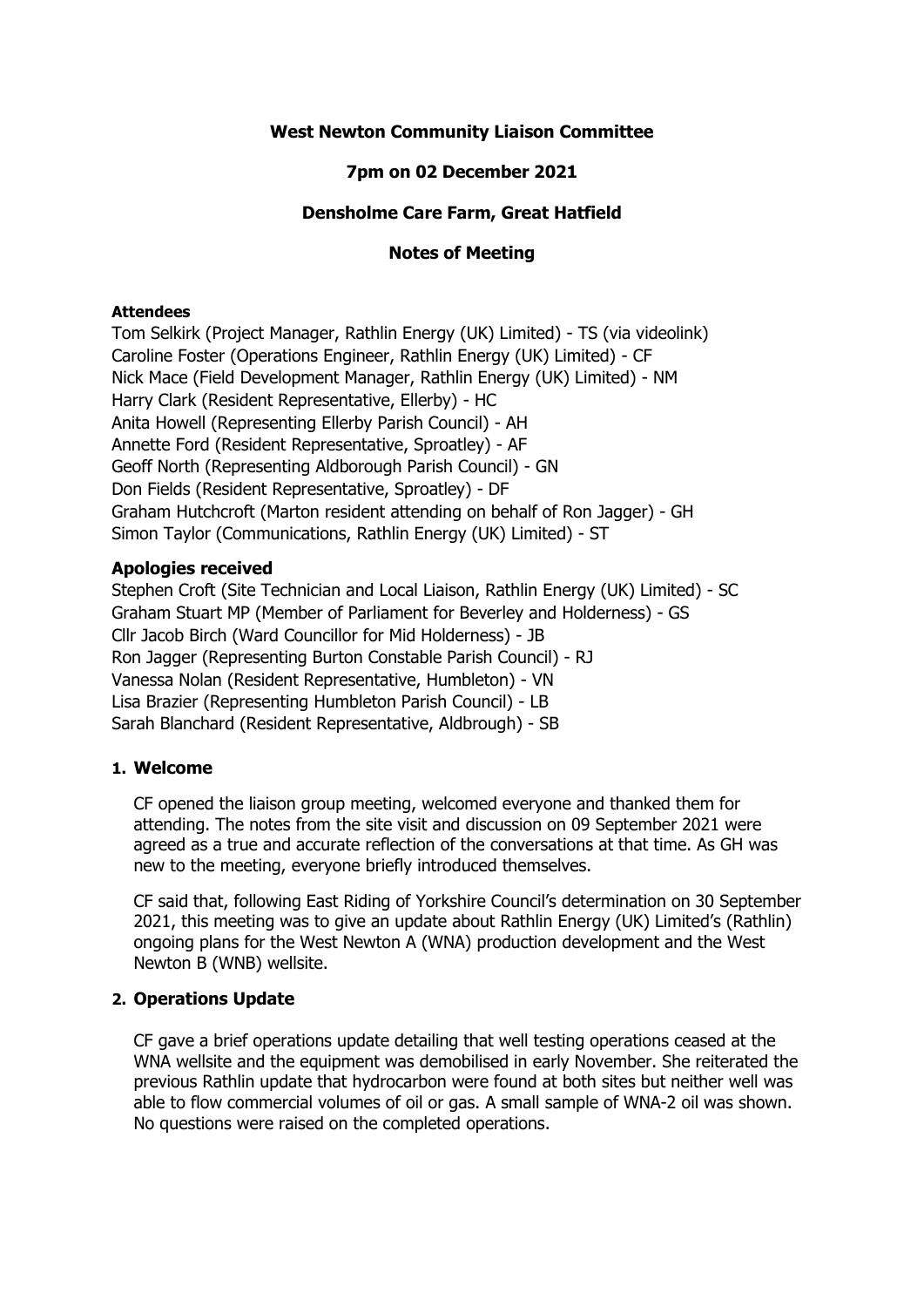### **3. West Newton A planning update**

CF explained that some councillors on East Riding of Yorkshire Council's planning committee raised concerns with the scale of the company's WNA application during the 30 September 2021 meeting. Despite the officers' recommendation for approval, the application was refused, with the scale of the development being an important factor in the committee's final determination.

She said that while Rathlin continues to receive legal advice regarding an appeal of the decision, re-submitting a revised application, based on councillor and resident feedback, is a viable option. Having received the decision document explaining the reasons for refusal, CF said that Rathlin is now working on a revised application for the proposed development, in line with the comments made by council representatives and local residents.

She explained that Rathlin has taken on board concerns raised regarding the scale of the development, and other points made by the local community. She said that the company intended to submit a new application, addressing the scale of the development by reducing the site footprint by around 25 per cent and reducing the number of wells to be drilled. She explained that the revised application will include four new wells as opposed to six new wells, in the previous application, with the primary target being the more promising Kirkham Abbey reservoir.

CF said that an Environmental Impact screening request has already been submitted and that the team is planning to lodge a new application before the end of 2021.

HC asked when the application was likely to go before the planning committee. CF said that she expected it to be in the first half of 2022. HC then asked if Rathlin would be restoring the WNA in view of the fact that the current planning application expired on 19 November 2021. NM said that Rathlin had six months to appeal the decision and that company representatives are proactively in touch with East Riding of Yorkshire Council's planning enforcement team about this matter. CF said that in the meantime, the site and wells continued to be maintained to be kept in a safe and sound manner as a competent operator.

GH asked whether the roads, which were now reopened, would close again if work was approved and restarted. He said that this is an important issue for local people who use them for general access and for social convenience. CF said that Rathlin does not have the authority and necessary powers to close roads. She stressed that Rathlin does not want to see any roads closed. She said that the local authority is responsible for the granting of road closures often in conjunction with Humberside Police which include discussions with both parties prior to enacting any road closures. CF said the main problem, historically, had been the health and safety of a small number of people, often from outside the area, intent on causing disruption and creating safety concerns with vehicles entering and leaving the site [climbing on top, slow walking in front, gluing/tying themselves to vehicles and infrastructure, etc.].

ST asked the local liaison group if any of the members had ever engaged with the protestors, some of whom still frequent the site occasionally, to ask them to refrain from causing these problems – recognising the cause (unsafe protesting) and the effect (road closures). The group said that they understood this point before discussing the matter for a short period.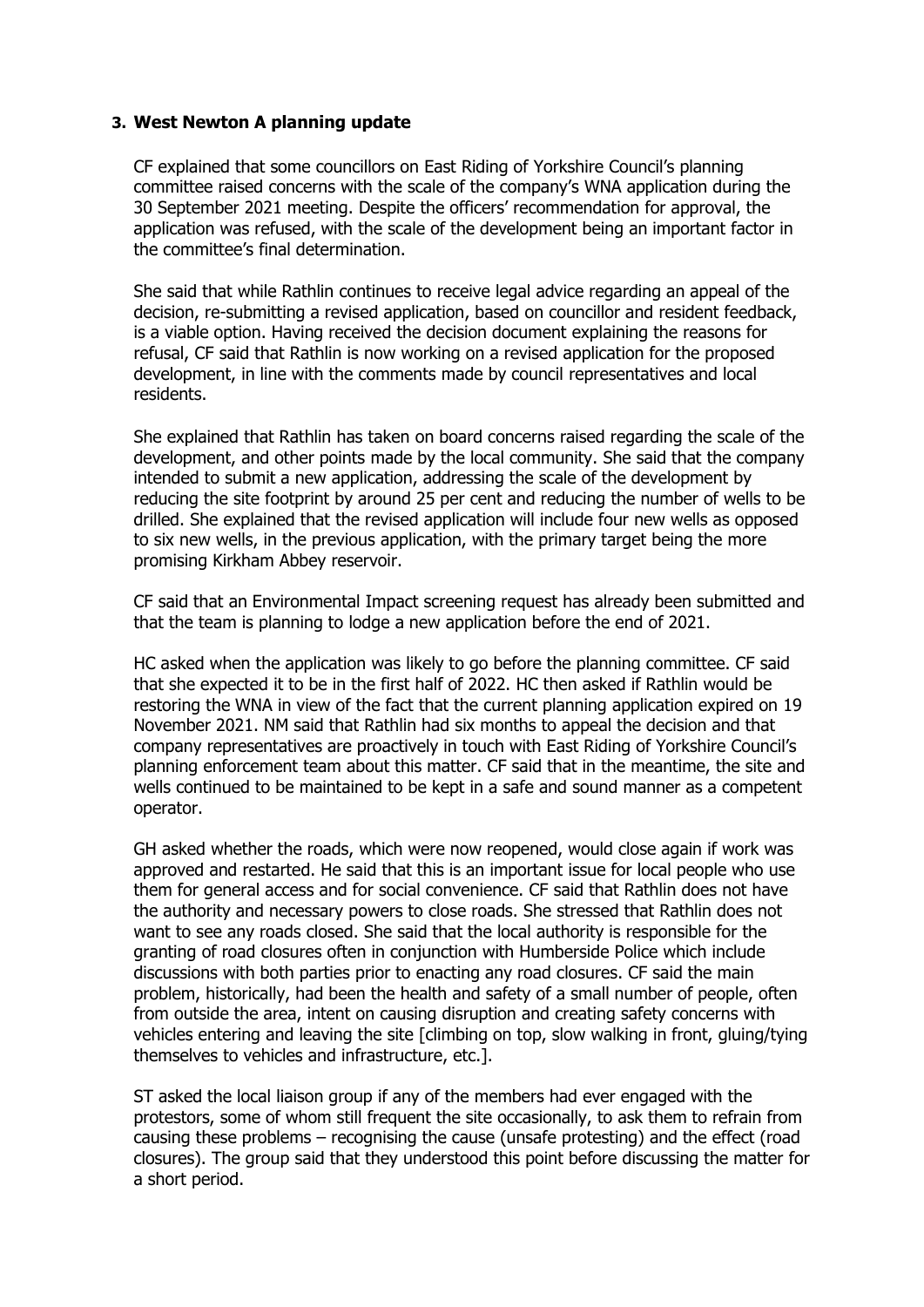The general consensus was that the local community would prefer to have the roads open and that the number of 'external' protestors visiting the site was now relatively small. Despite this, they recognised that people needed to be kept safe from the risk of injury. There was no conclusion on this matter.

NM went on to explain that Rathlin will also be providing a revised landscape and planting proposal to enhance the screening of the site and will examine more extensively the potential for passing places along Pasture Lane and other traffic management proposals. He said that with a revised application Rathlin will provide additional information to the community liaison group and local stakeholders/residents.

CF explained that because the proposed planning application is of smaller scope than previously assessed, the environmental assessments required to accompany the planning application should only need minor amendments which will allow Rathlin to submit the revised application by the end of 2021. She clarified that Rathlin had submitted an application to vary the Environment Agency (EA) permits for the West Newton A site in July this year to allow for the production of hydrocarbons at the wellsite.

CF explained that these have now been 'duly made' and that Rathlin had been made aware that the EA is planning to carry out public consultation on the application. She said that the Environment Agency permitting regime and the Minerals Planning Authority planning determination processes are independent of one another but both EA permits and planning permission need to be granted prior to carrying out any activities.

ST said that the online information for the revised application would be updated to include the revised scope. He said that engagement rates at the last application were much greater than before and that this was reflected by a higher number of more varied comments received by the planning authority ahead of the 30 September 2021 meeting. ST also said that keeping the information online seemed sensible in light of ongoing concerns with coronavirus and the new Omicron variant. He said that Rathlin would write to all residents once again offering to advise them of the new application as well as providing support over the telephone and via Teams/Zoom where requested (as with the last application).

GH asked if a smaller application would result in less vehicle movements. TS said that the overall traffic movements would be reduced due to two fewer wells being drilled and a smaller site to construct but that at its peak during the production phase 10 tankers a day would still be the proposed scenario.

CF explained that assessments had been carried out on the maximum number of vehicles that maybe seen in one day, and that it is unlikely that it would be common to see these maximum numbers throughout the phases.

TS explained that during the production phase, as the wells deplete the vehicle movements would decrease, but that 10 is the expected level during production phase at peak production.

GH asked at what point a pipeline would be considered. NM said that there are a number of factors that would need to be taken into consideration – not least actual production rates and volumes. He said that Rathlin hoped that the prospect would support the installation of a pipeline, but that this would not become clear until more appraisal work is completed and production history established. He also explained that other considerations would be the direction of a pipeline and where it would connect into.